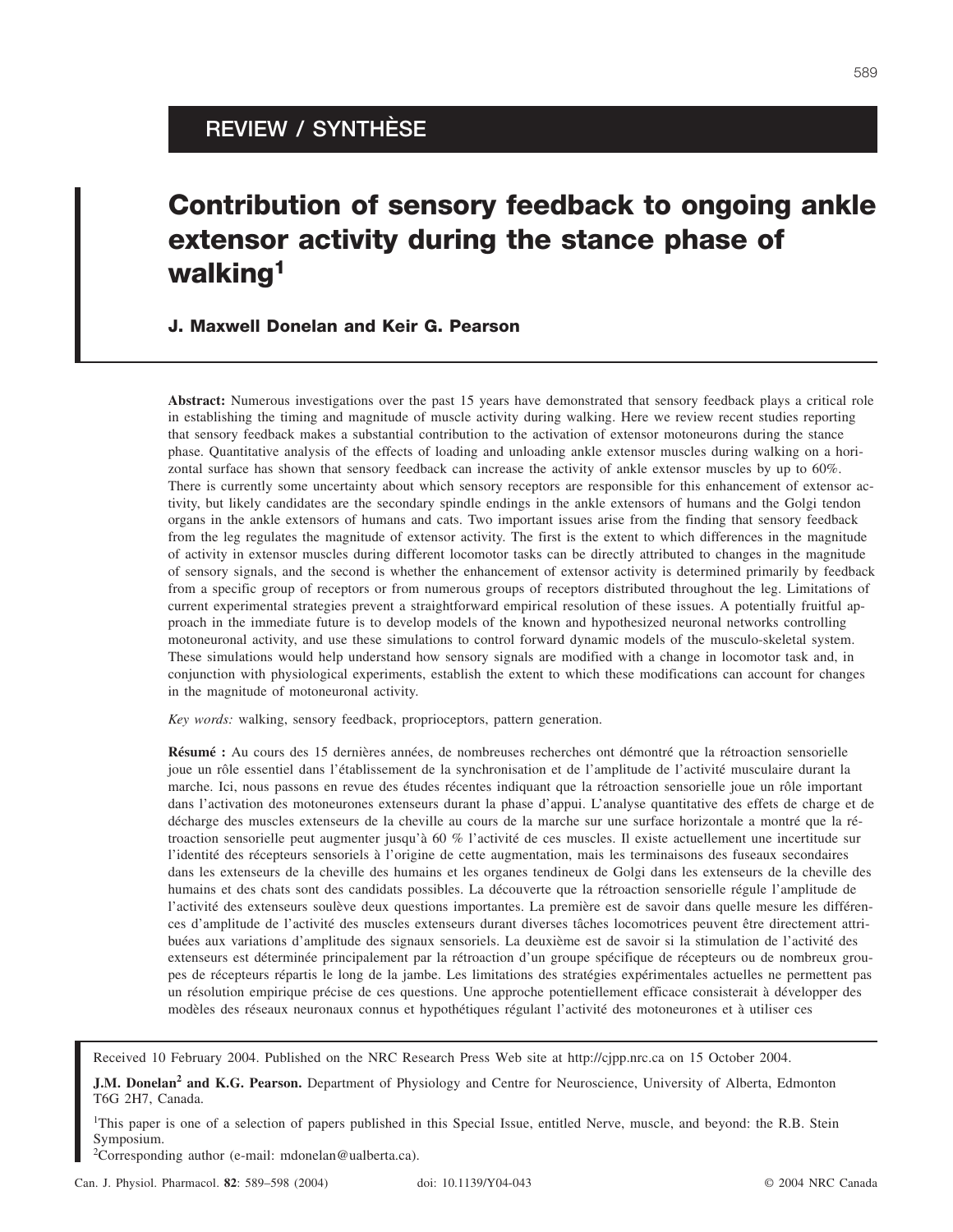simulations pour réguler des modèles dynamiques directs du système musculo-squelettique. Ces simulations aideraient à comprendre comment les signaux sensoriels sont modifiés lors d'un changement de tâche locomotrice et, conjointement avec des expériences physiologiques, à établir dans quelle mesure ces modifications pourraient expliquer les variations d'amplitude de l'activité motoneuronale.

*Mots clés :* marche, rétroaction sensorielle, propriocepteurs, génération de patron.

[Traduit par la Rédaction]

#### **Introduction**

Animals walk on variable terrain and over long distances with relative ease. This ease, however, belies the underlying complexity. Walking involves the time-varying coordination of a large number of muscles and countless motor units. Indeed, some current models, which capture only a fraction of the complexity of walking, require solution by supercomputers (Anderson and Pandy 2001). The complex physiology underlying the control of walking has both puzzled and excited scientists since the early studies of Sherrington (1910) and Graham Brown (1911) almost a century ago. These and subsequent investigations have established 3 main principles.

The first principle is that walking animals use a combination of feedback and feedforward control. Feedback control uses information about the current state of the animal and the external environment to modify muscle activity. In contrast, feedforward control does not require peripheral receptors, and modifies muscle activity independent of the animal's sensed state. Early last century, Graham Brown (1911) suggested that a central network (now referred to as a central pattern generator or CPG) produced the basic pattern of locomotion. The presence of a CPG in cats was confirmed when investigators demonstrated patterned activity in flexor and extensor motoneurons in the absence of sensory feedback (Jankowska et al. 1967; Grillner and Zangger 1979, 1984). This feedforward control mechanism does not normally act in isolation; feedback extensively modifies the central pattern. From a theoretical standpoint, it is logical to combine feedforward and feedback control; when combined, performance is better than when either strategy is used alone (Kuo 2002). For example, feedback compensates for perturbations and feedforward control reduces degradation of performance when sensory information is imprecise.

The second principle is that feedback control integrates information from many different afferent pathways. The important receptors in walking include the eyes (Sherk and Fowler 2001), the vestibular system (Kennedy et al. 2003), proprioceptors (Pearson 1995), and cutaneous receptors (Bouyer and Rossignol 2003). Integrating information from multiple pathways is sensible because reliance on many afferent sources likely provides a better estimate of the state of the animal, and allows for a robust control strategy in the event of damage to 1 or more pathways.

The third principle is that the strength and sign of feedback pathways are task- and phase-dependent. For example, the force-sensitive afferents that are partially responsible for the increase in ankle extensor activity during walking have the opposite effect during standing (Pearson and Collins 1993). The varying strength of the H-reflex during walking in humans is an example of phase dependence (Capaday and Stein 1986). The dependence of pathway gain on task and phase is theoretically sound, because different conditions typically require different control strategies for optimal performance (Franklin et al. 2002).

These 3 principles emphasize the importance of afferent feedback to the control of walking. Establishing the functional role of afferent feedback has been a major focus of contemporary research, especially its role in regulating the timing of muscle activity (Grillner and Rossignol 1978; Duysens and Pearson 1980; Conway et al. 1987; Whelan et al. 1995*b*; Hiebert et al. 1995). Perhaps a less appreciated, and certainly less studied, aspect of afferent feedback is its role in modulating the magnitude of ongoing muscle activity.

This review focuses on recent research regarding the contribution of sensory feedback to ongoing extensor activity during walking, with 4 goals in mind. Our first goal is to review the evidence for the afferent regulation of ongoing muscle activity in walking. We have not attempted an exhaustive review, but have restricted ourselves to the most relevant and least ambiguous work in humans and cats. Our second goal is to review work that has focused on understanding the afferent pathways responsible for modulating ongoing muscle activity. Again, we focus on what we consider to be the most relevant work. Our third goal is to outline currently unresolved issues regarding the contribution of sensory feedback to ongoing extensor activity. Our final goal is to suggest future directions that have the potential to provide additional insight into the afferent regulation of muscle activity during walking.

#### **Sensory contribution to extensor activity during stance**

The magnitude of activity in leg muscles during walking varies considerably, depending on the task (Pierotti et al. 1989; Carlson-Kuhta et al. 1998; Smith et al. 1998) and the speed (Smith et al. 1993; Kaya et al. 2003). These variations in muscle activity arise from 3 possible sources: modification in central drive to motoneurons (i.e., commands originating in the spinal cord and brain), changes in sensory feedback signals involved in regulating motoneuronal activity, and modification of the strength of transmission in afferent pathways (i.e., pathway gain). To distinguish among these possibilities, it must first be established whether or not sensory signals actually regulate motoneuronal activity during walking, and then determining the magnitude of these regulatory influences under different behavioural conditions must then be determined. In this section, we review evidence from studies on humans and cats demonstrating that ongoing activity in extensor muscles during the stance phase is strongly regulated by sensory feedback. In the next section, we consider which afferents provide this enhancement of extensor activity.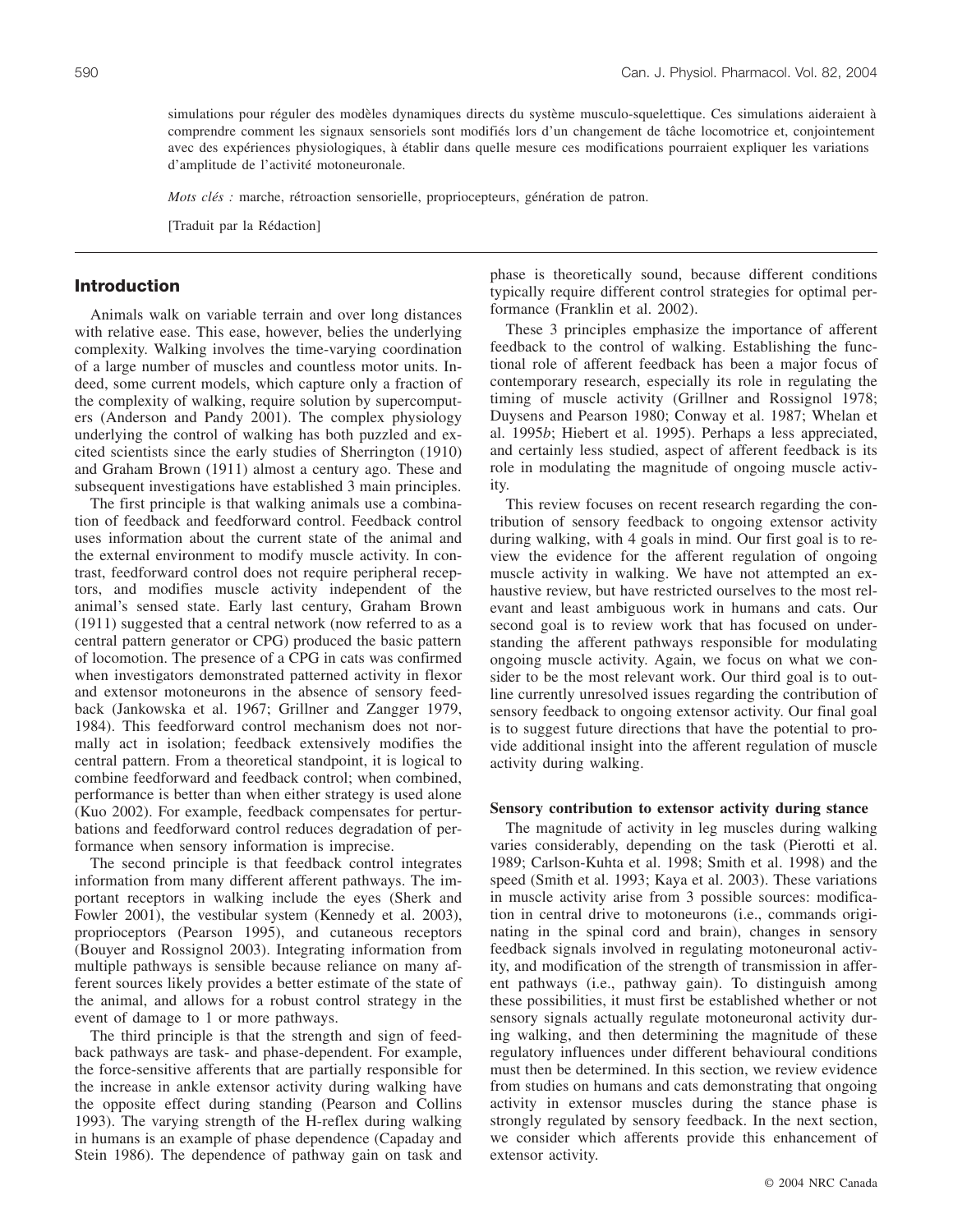**Fig. 1.** Forcibly extending the ankle during the stance phase of walking decreases ongoing electromyographic (EMG) activity in the soleus muscle in humans. (A) Mechanical device for forcibly extending the ankle using an externally applied extensor moment. The angular position of a flexible ankle brace is controlled by a motor mounted close to the treadmill (adapted from Sinkjaer et al. 1996). (B) Superimposed traces of the ankle position (top) and the rectified/filtered EMG from the soleus muscle (bottom) during normal steps (thick traces) and steps taken when the ankle extensors were shortened (thin traces). Note the large decrease in soleus EMG (shaded area) commencing about 60 ms after the onset of the perturbation. The standing position of the ankle is 0 degrees (adapted from Sinkjaer et al. 2000).





A number of strategies have been used to demonstrate a sensory contribution to the activation of extensor motoneurons during stance: loading and unloading of the body (Harkema et al. 1997; Hiebert and Pearson 1999), stretching or shortening the ankle extensor muscles during the stance phase (Sinkjaer et al. 2000; Stein et al. 2000; Yang et al. 1991), and unexpected removal of the supporting surface (Hiebert et al. 1994; Gorassini et al. 1994). The most compelling evidence for a significant sensory contribution to extensor activity comes from experiments in which the extensor muscles were suddenly and unexpectedly unloaded during the stance phase. The shortcomings of the other approaches are that changes in extensor activity to maintained body unloading or loading could result from modifications in central command signals, and that responses to muscle stretch may be due to the recruitment of afferent pathways not normally involved in regulating motoneuronal activity during unperturbed walking. Nevertheless, data from the former 2 approaches have been consistent with those obtained from the unloading of extensor muscles.

In walking humans, the soleus muscle is active and contributes to ankle torque during most of the stance phase (Fig. 1). By suddenly shortening the ankle extensor muscles through a forced extension of the ankle during the stance phase, Sinkjaer and colleagues (2000) observed a marked reduction in the magnitude of soleus activity (about 50% on average). This reduction commenced, on average, 64 ms after the onset of the extension (Fig. 1B). The reduction in soleus activity is not the result of reciprocal inhibition of the stretched ankle flexors, because it persisted after an anaesthetic block of the common peroneal nerve. This finding is the strongest indication to date that feedback from sensory receptors in the ankle extensor muscles contributes substantially to the generation of burst activity in the soleus muscle during normal walking in humans. The magnitude of this effect is consistent with a previous estimate, derived from the analysis of reflex responses evoked in soleus by unexpected *stretches* of the ankle extensors (Yang et al. 1991). The main conclusion from this study was that the contribution of sensory feedback to soleus activity during the early part of stance was 30% to 60%.

More qualitative data supporting the notion that sensory signals contribute to the activation of extensor motoneurons during stance come from investigations on the effects of unloading leg extensors by partially supporting body weight. Weight support reduces the magnitude of ankle extensor ac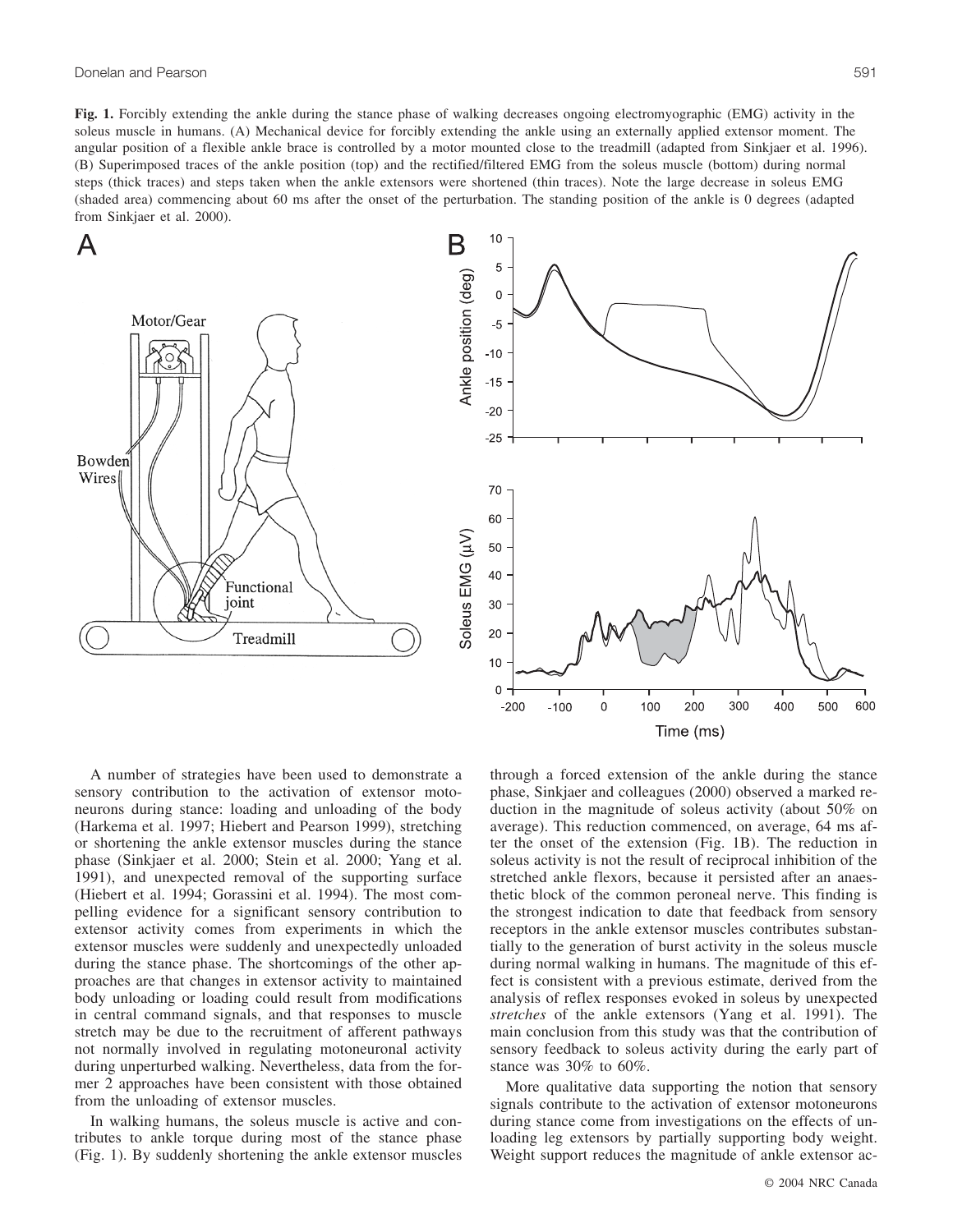tivity in normal individuals (Dietz and Colombo 1998) and in patients with complete spinal cord injury (Harkema et al. 1997; Dietz et al. 2002). In spinal-cord-injured patients, this finding is especially important; it reduces the likelihood that the effect in normal individuals is simply the result of changes in the input to motoneurons from rostral structures in the nervous system.

Numerous studies in the cat have also revealed a substantial contribution of sensory feedback to the activation of extensor motoneurons during the stance phase of walking. Data have come from investigations of intact (Gorassini et al. 1994), decerebrate (Hiebert and Pearson 1999; Stein et al. 2000; De Serres et al. 2002; Bennett et al. 1996; Angel et al. 1996; McCrea et al. 1995), and spinal (Hiebert et al. 1994) animals. One strategy for demonstrating a significant afferent contribution to the generation of extensor activity has been to unexpectedly remove the supporting surface immediately before ground contact. In intact animals, the unexpected absence of ground contact results in a large reduction in activity of the ankle extensor muscles, with a latency of about 40 ms (Gorassini et al. 1994). The extent to which this reduction in activity is the result of the absence of an expected sensory feedback signal is currently uncertain, because the absence of ground support is often associated with short-latency activation of flexor motoneurons (Hiebert et al. 1994). Thus, the central inhibition of extensors related to flexor-burst generation might contribute to the reduction in extensor activity. However, the effects of central inhibition versus loss of sensory feedback can be dissociated in spinal and decerebrate cats; the activation of flexors after the unexpected loss of ground support is delayed for approximately 100 ms in spinal cats and for more than 500 ms in decerebrate animals. The relevant observation in these preparations is the large reduction in ankle extensor activity preceding the activation of flexors (see Fig. 5 in Hiebert et al. 1994, and Fig. 1 in Hiebert and Pearson 1999). A quantitative analysis of decerebrate walking animals revealed that loss of ground support reduced the magnitude of ankle extensor activity by 50% to 70%.

Because of possible differences of sensory feedback between intact and spinal or decerebrate animals, we reexamined the influence of changes in ground support on ankle extensor activity in intact animals in a situation that did not lead to the short-latency generation of flexor bursts (Fig. 2). Two animals were trained to walk across a series of pegs, 1 of which could be lowered quickly at any time. Measurements of ground-reaction forces taken from 4 of the pegs provided the signals used to initiate peg movement. Fig. 2 shows the average vertical ground-reaction forces and the rectified and filtered electromyograms (EMGs) in the medial gastrocnemius (MG) muscle from trials when the peg was lowered. Superimposed on these records are the same averages for the control step on the preceding fixed peg. In the example shown in Fig. 2, the lowering of the peg was timed to begin immediately after the foreleg left the plate, and the peg was lowered 4 cm over a period of 200 ms. While the peg was accelerating downward, the groundreaction force was reduced, and there was a corresponding reduction in the magnitude of MG activity, by about 30%. On the other hand, when the peg was decelerating in the latter half of the movement, the ground-reaction force in**Fig. 2.** Reducing the vertical ground-reaction force decreases the magnitude of ongoing EMG activity in the medial gastrocnemius (MG) muscle during the stance phase of walking in the cat. (A) Experimental arrangement. Adult cats walk across a series of pegs, one of which is lowered just prior to hind paw contact. (B) Superimposed averaged rectified/filtered EMGs (top) and vertical ground-reaction forces (bottom) when the hind paw stepped onto the moving peg (thick traces) and during the immediately preceding step on a fixed peg (thin traces). The horizontal bar indicates the period over which the peg was moving (also indicated by the noise on the ground-reaction force). During the acceleration of the downward movement of the peg, the groundreaction force was reduced and, correspondingly, the ongoing MG EMG decreased (shaded area). The ground-reaction force increased (onset indicated by thin vertical line) as the peg commenced decelerating, and about 20 ms later the MG EMG increased above control values.



creased to values higher than the control values, and there was a marked increase in MG activity commencing about 20 ms after the onset of the increase in the ground-reaction force. Thus, in intact cats, it is clear that the magnitude of activity in the MG muscle is strongly influenced by sensory feedback during stance, in a manner consistent with the notion that sensory feedback normally contributes substantially to the activation of at least 1 of the ankle extensor muscles (measurements from other ankle extensors have not yet been taken). The close association between the changes in MG activity and the ground-reaction force, which reflects force in the ankle extensor muscles, also supports the hypothesis that one source of the reinforcing feedback signal is the force-sensitive Golgi tendon organs.

Another strategy for investigating the potential role of sensory feedback in the activation of the ankle extensor has been to modify sensory signals from the muscles, either by stretching or vibrating the isolated muscles in decerebrate walking animals, or by electrically stimulating the nerves of these muscles (Hiebert and Pearson 1999; Stein et al. 2000; De Serres et al. 2002; Bennett et al. 1996). This strategy has clearly demonstrated that large afferents, arising from primary muscle spindles and from Golgi tendon organs, exert an excitatory action on ongoing activity in ankle extensor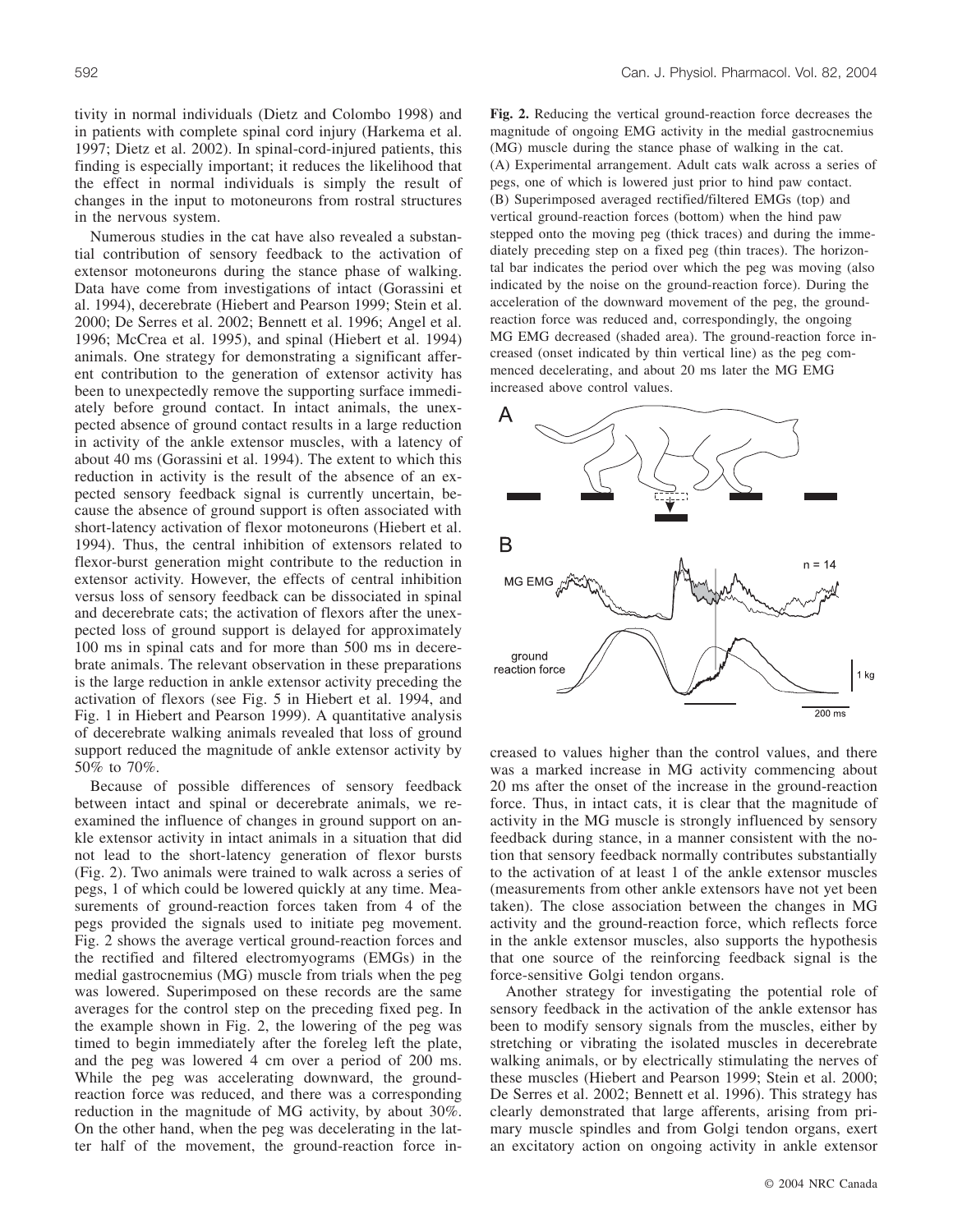motoneurons, suggesting that both length and force signals from these muscles contribute to motoneuronal activation. However, a major difficulty in interpreting these types of studies, in terms of functional importance, is that the experimental leg is either extensively or completely denervated and not moving rhythmically. Thus, there is uncertainty about whether the state of the pathways mediating the excitatory actions is the same as that in a stepping leg because of the loss of sensory signals that may be involved in establishing appropriate gains in these pathways. Another problem is that, in many instances, the perturbations are quite artificial, as in electrical stimulation of nerves and high-frequency muscle vibration. This may increase the role of pathways that are normally not effective during walking, when the same afferents are activated in a more natural manner and at a lower intensity (Morita et al. 1998; Enriquez-Denton 2002). In addition, the abnormal patterns produced by artificial activation may recruit high-threshold excitatory interneuronal pathways that are normally not open. Nevertheless, a consistent feature of all studies is that stimulation of large-muscle afferents from ankle extensors excites extensor motoneurons when applied during the extensor bursts. Because these afferents are known to be active during the stance phase of walking (Prochazka and Gorassini 1998), this general finding is consistent with the data found using other strategies. Afferent feedback enhances activity in ankle extensors during stance.

#### **Afferent pathways responsible for increasing extensor activity during stance**

The previous section reviewed the evidence for the contribution of feedback to ongoing ankle extensor activity during the stance phase of walking in humans and cats. In this section, we focus on the afferent pathways responsible for this effect. Determining the relative contribution of different feedback pathways is not a simple task, because of the difficulty in selectively activating or silencing individual groups of receptors during walking. Instead, the roles of different pathways are determined by inference, relying on the results of experiments that involve a number of techniques. These methods include comparing walking biomechanics with change in muscle activity (Wisleder et al. 1990), directly measuring afferent activity (Prochazka and Gorassini 1998), electrically stimulating afferents (Guertin et al. 1995; Whelan et al. 1995*a*; Whelan and Pearson 1997), transecting nerves (Bouyer and Rossignol 2003), blocking transmission in sensory afferents (Grey et al. 2001), and applying perturbations (Yang et al. 1991; Sinkjaer et al. 1996). These various techniques have different strengths and limitations, and no single method should be considered the gold standard. What follows is a brief review of our understanding of the contribution of different afferent pathways from the summed knowledge gained by investigations using these techniques.

For their contributions to ongoing activity, the most studied feedback pathways are proprioceptive pathways. Of these, the group Ia afferents, which arise from velocitysensitive primary-spindle endings, have been most thoroughly investigated. Interestingly, the evidence suggests a reduced role of monosynaptic group Ia pathways during walking. Bennett et al. (1996) applied sinusoidal stretches to an ankle extensor in walking spinal cats and found that, because of a change in gamma drive, the sensitivity of Ia afferents was lower than it was when the cat was standing. Compounding this reduction in sensitivity, Gosgnach et al. (2000) demonstrated that monosynaptic group I connections to motoneurons receive presynaptic inhibition during walking in the decerebrate cat. Similarly, in humans, the magnitude of the H-reflex is lower during walking than when standing, probably because of the action of presynaptic inhibition (Capaday and Stein 1986).

There are, however, strong oligosynaptic pathways from group Ia afferents that potentially contribute to ongoing extensor activity during locomotion. In a fictive preparation, McCrea and colleagues found that the stimulation of extensor nerves at group I strength, as well as the selective activation of group Ia afferents using small-amplitude vibrations, produced a short-latency widespread increase in ipsilateral extensor activity (Guertin et al. 1995). Intracellular recordings indicated that this feedback was mediated by a disynaptic pathway that is open only during the extensor phase of the locomotor cycle, and not open at all in the absence of locomotor activity (McCrea et al. 1995; Angel et al. 1996).

Although group Ia afferents have the potential to contribute to ongoing activity, it is not yet certain that their contribution is substantial. Ensemble averaging of triceps surae– afferent activity, measured during the stance phase of normal walking in cats, indicates that group Ia activity is only slightly elevated near the beginning of the stance phase, and is relatively low, relatively constant, and has poor covariance with ongoing muscle activity throughout the remainder of stance (Prochazka and Gorassini 1998). Furthermore, a strong indication that group Ia afferents do not contribute substantially to ongoing extensor activity in humans comes from the forced ankle extension experiments of Sinkjaer et al. (2000) (Fig. 1). The imposed shortening of the ankle extensors decreased ongoing muscle activity, and this reduction remained after an ischemic nerve block, designed to reduce feedback from group Ia afferents. On the other hand group Ia afferents were found to contribute to a short-latency activation of the soleus muscle in response to imposed length increases (Grey et al. 2001). This demonstrates the importance of Ia feedback for generating a rapid response to a perturbation during the stride cycle. However, evidence that group Ia afferents normally contribute to ongoing muscle activity in the unperturbed stride cycle is not compelling; imposed rapid stretches may recruit pathways normally not effective. One possible mechanism for regulating the contribution of group Ia afferents during the normal and perturbed gait cycle is presynaptic inhibition. In humans and cats, presynaptic inhibition appears to reduce motoneuron excitatory postsynaptic potentials (EPSPs) evoked by low-rate Ia activity to a greater degree than EPSPs evoked by high-rate Ia activity (Morita et al. 1998; Enriquez-Denton 2002). Ankle extensor muscle velocity during normal walking is slow (Fukunaga et al. 2001) relative to the imposed velocity in Grey et al. (2001), suggesting that group Ia afferent pathways may not be effectively recruited during normal human walking.

There is a growing body of evidence suggesting that group Ib afferents, arising from force-sensitive Golgi tendon organs, contribute substantially to ongoing muscle activity.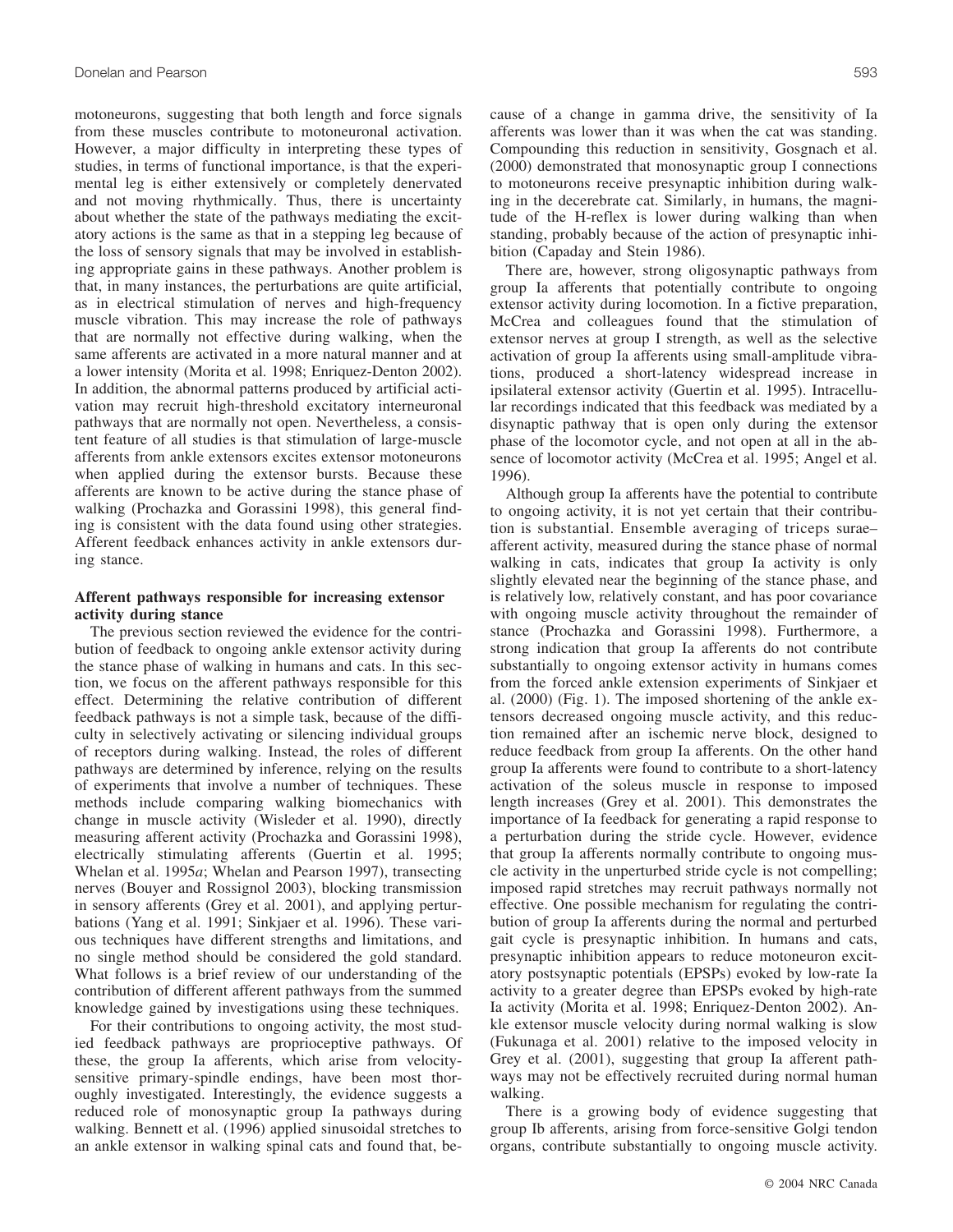Pearson and Collins (1993) found that electrical stimulation of an extensor nerve (plantaris) at group I strength during walking in the spinal cat substantially increased ongoing activity in other extensor muscles (medial and lateral gastrocnemius). Activating group Ia afferents by vibration produced much weaker excitation than stimulation of both group Ia and Ib afferents, demonstrating group Ib afferents exert an excitatory action on ankle extensor motoneurons during walking. Our recent findings also support the importance of group Ib feedback in modulating ongoing muscle activity (Donelan and Pearson 2004). In a preparation that isolates feedback from Golgi tendon organs during treadmill walking in decerebrate cats, we found that increased group Ib feedback from an ankle extensor caused a substantial increase in ongoing homonymous and heteronymous extensor activity. This corresponds well with the ensemble averaging of triceps surae–afferent activity measured during normal walking in cats, which demonstrated a high modulation of group Ib activity and a strong covariation with ongoing muscle activity (Prochazka and Gorassini 1998).

In human walking, the work of Sinkjaer and colleagues suggests that group Ib feedback may contribute to ongoing ankle extensor activity. Little effect on the reduction in muscle activity with forced extension was observed after lidocaine was injected into the common peroneal nerve to reduce reciprocal inhibition, after an ischemic block on the thigh to reduce feedback from large proprioceptive and cutaneous afferents, and after tizanidine was administered to selectively depress group II feedback. Although not conclusive, these observations suggest that the large decrease in muscle activity was primarily due to a reduction of activity in group Ib afferents, which is caused by a reduction in force within the ankle extensor muscles (see Grey et al. 2004).

The contribution of group II afferents, arising from length-sensitive secondary muscle-spindle endings, to ongoing activity in ankle extensors is not yet clear. In the cat, a few experimental results suggest that group II feedback is not of primary importance. During fictive locomotion in spinal cats, Gossard et al. (1994) found that increasing the strength of electrical stimulation to an ankle extensor nerve increased the size of EPSPs in extensor motoneurons as group I afferents were recruited, but higher stimulus strengths that recruited group II afferents produced no additional increase in EPSPs. Similarly, Perreault et al. (1995) failed to observe any effect of electrically stimulating extensor group II afferents on the magnitude of extensor activity during fictive locomotion in decerebrate cats, a result we have confirmed in our recent work on decerebrate walking cats (Donelan and Pearson 2004). Corresponding to these negative findings are the observations from ensemble averaging of triceps group II activity, which demonstrated relatively low and constant activity, as well as poor covariance with ongoing muscle activity, during walking in the cat (Prochazka and Gorassini 1998). Thus, in the cat, there are currently no indications that feedback from extensor group II afferents has a significant influence on extensor-burst activity.

This is in contrast with recent conclusions, drawn from a series of experiments in walking humans, that suggest that group II afferents may be an important source of afferent input to ankle extensor motoneurons during stance (Grey et al. 2001, 2002). The relevant findings of these experiments are

that the medium-latency reflex evoked by imposed ankle flexion is not influenced by the ischemic blocking group Ia afferents, or by altering the loading conditions, but they are reduced by ingested tizanidine, a drug that selectively suppresses transmission in group II pathways. On the other hand, the large reduction in soleus activity evoked by imposed ankle extension (Fig. 1) is not influenced by tizanidine or the ischemic blocking of group Ia afferents (Grey et al. 2001). These observations are more consistent with a contribution of group Ib afferents to ongoing soleus activity. Thus, it appears that group II afferents contribute to soleus activation when the ankle extensors are rapidly stretched during walking, but it remains uncertain whether these afferents provide substantial excitatory input to soleus motoneurons during the normal stance phase.

Although the main focus of recent research has been on the role of large-muscle afferents in regulating extensor activity, contributions from other afferent pathways have not been excluded. Electrical stimulation of cutaneous afferents from the foot can increase ankle extensor activity in intact walking cats (Duysens and Stein 1978) and in humans (Duysens et al. 1996), but whether these afferents actually have a significant influence on extensor activity during normal walking is unknown. The fact that the removal of all cutaneous signals from the cat's paws has virtually no effect on ankle extensor activity (Bouyer and Rossignol 2003) suggests that the role of cutaneous signals in regulating ongoing ankle extensor activity is minor. However, it is quite possible that increased activity in other afferent pathways, such as increased feedback from Golgi tendon organs in the extensor muscle, compensates for the loss of cutaneous feedback in these instances.

## **Conclusions**

The primary conclusion from this review is that numerous studies over the past decade on the neurobiology of walking in humans and cats have unambiguously demonstrated that sensory feedback contributes significantly to the activation of extensor muscles during the stance phase. The quantitative value of this contribution has not been established with certainty, but for ankle extensor muscles it appears to be within the range of 30 to 60%. In other words, sensory signals from leg receptors contribute approximately half of the suprathreshold excitatory input to ankle extensor motoneurons. The contribution relative to the absolute value of central drive to the motoneurons must be lower, because a fraction of the excitatory input (from whatever source) is used to depolarize motoneurons to threshold. Regardless of the exact values, it is clear that sensory receptors provide a drive to the ankle extensor motoneurons during the stance phase, and therefore have the capacity to regulate the magnitude of activity in response to the biomechanical parameters monitored by the receptors.

What parameters are monitored? Not all have been identified, but 1 important parameter in the cat appears to be the force in the ankle extensors signalled by feedback from the Golgi tendon organs (McCrea 2001; Lam and Pearson 2002). Similarly, indirect evidence from muscle-unloading experiments indicates that force feedback is involved in the regulation of ankle extensor activity in humans (see previous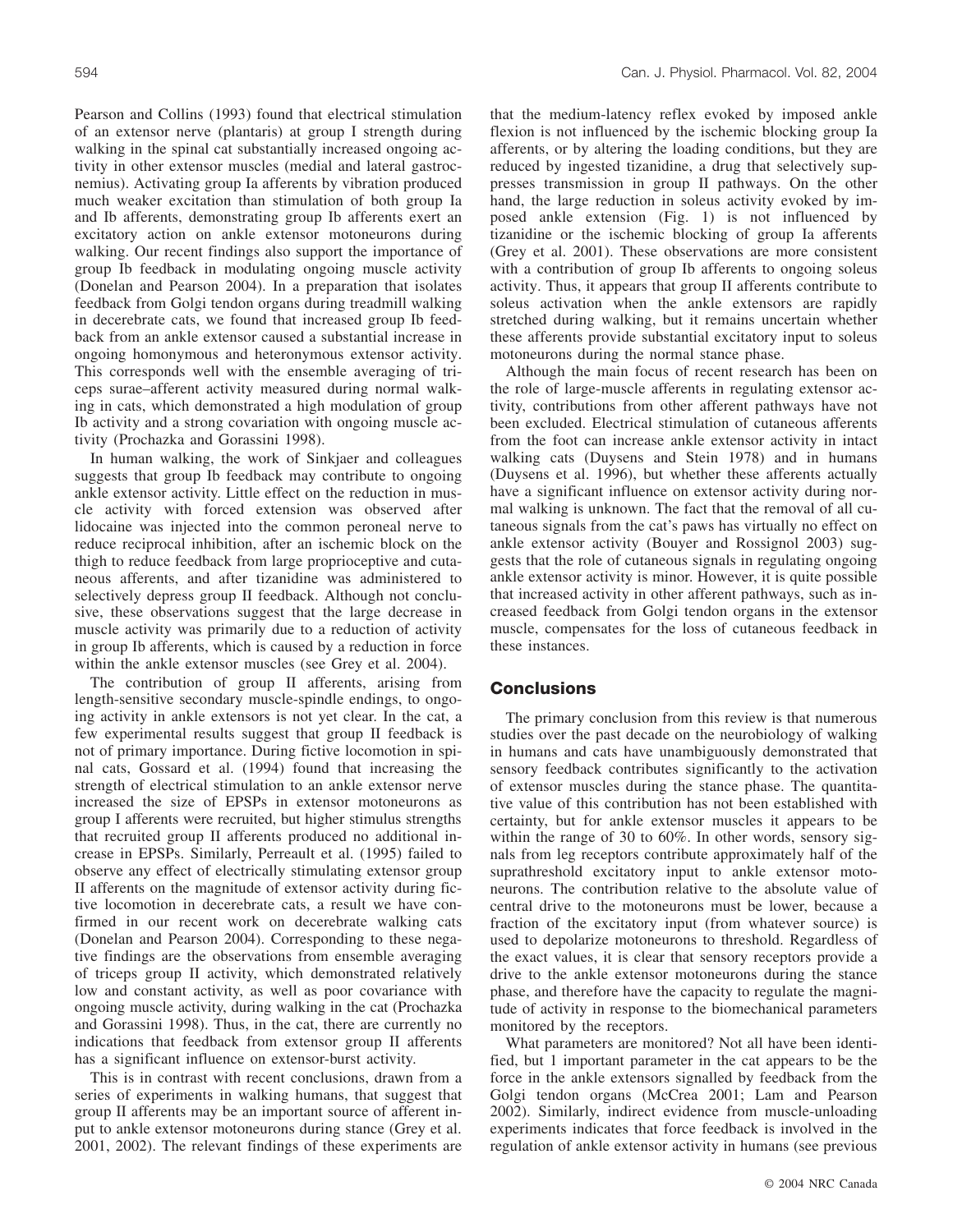sections and Grey et al. 2004). Another parameter in humans may be the length of the ankle extensor muscles signalled by feedback from secondary muscle spindles (Grey et al. 2001, 2002). At present there is no evidence that feedback from secondary spindle endings has any influence on ankle extensor activity in walking cats. Differences in the relative importance of secondary muscle spindles may constitute a genuine difference in the walking systems of humans and cats, and could possibly be related to different kinematics of ankle movement. On a horizontal surface, the ankle extensor muscles of cats are briefly lengthened at the beginning of stance, and then shorten continuously for the remainder of the stance phase. This pattern of length change results in very little increase in secondary spindle activity at the beginning of stance (Prochazka and Gorassini 1998). In humans, however, there is lengthening of the fascicules in ankle extensors during most of the stance phase (Fukunaga et al. 2001), yielding a condition appropriate for the activation of secondary spindle endings and for a potential source of reinforcing activity in ankle extensors.

Two important issues arise from the finding that sensory feedback contributes to extensor activity during walking, neither of which has received any serious attention to date. The first is the extent to which differences in the magnitude of extensor activity that occur in different behavioural situations can be attributed to modifications in sensory signals contributing to motoneuronal activation, and the second is whether the enhancement of extensor activity is determined primarily by feedback for a specific group of receptors or from numerous groups of receptors distributed throughout the leg. A good example of the first of these issues is illustrated in Fig. 3. When cats walk up and down a series of steps, there are significant differences in the magnitude of burst activity in the MG muscle, which are appropriate to each condition (high when walking up and low when walking down). Estimates of the force and length of the MG muscle from ground-reaction forces and kinematics, respectively, show that these parameters are quite different in the 2 situations. Because force, length, and velocity signals can contribute to the activation of MG motoneurons, one obvious question is whether the difference in MG activation when walking up and down stairs can be attributed simply to differences in the pattern of feedback signals from the MG muscle. If not, to what extent do the differences reflect changes in central drive to the motoneurons? In addition to modifications in central drive and the pattern of activation of different groups of receptors, another possibility is that alteration in the gains of transmission in spinal pathways that mediate the reinforcing action of sensory feedback onto MG motoneurons may be involved. Currently, we simple do not know which of these mechanisms, either by itself or in combination with others, is responsible for modulating the magnitude of MG activity. Resolving this issue, even for this relatively simple case, is not easy. Obviously, more experimental data would be helpful, such as a comparison of the patterns of activity in different groups of afferents between the 2 situations. But with current technology, many important parameters cannot be determined experimentally in intact walking animals; the strength of transmission in spinal pathways is one of the most obvious.

An alternative to the empirical approach favoured by most

investigators is to use a theoretical approach to gain insight

into the contribution of afferent feedback to ongoing muscle activity. Using mathematical models and computer simulations, it is possible to address questions that are difficult or impossible to address empirically. As an example, consider a question based on the topic of this review: In regulating ongoing muscle activity during walking, is it beneficial to prioritize feedback from a particular afferent pathway? Useful models for addressing this question range from very simple models of system components to necessarily complex models of the whole system. For example, Prochazka et al. (1997) approached this question using a simple model of reflex pathways that included idealized proprioceptors, motoneurons, and muscles (they concluded that force feedback is an effective mechanism for load compensation). An example of a slightly more realistic model concerned with the same question is provided by the work of Geyer et al. (2003). They used a forward solution of a 2-link biomechanical model to study the role of different afferent pathways in stabilizing hopping (they too concluded that force feedback is an effective mechanism). As complexity is added, models will likely involve simulations of 3 dimensional linked-segment whole-body models that incorporate existing information about the mechanical properties of the legs and body, the properties of muscles and sensory receptors, and the organization of reflex pathways in the spinal cord.

The complexity of the required model and modeling approach should depend on the question being addressed. For example, it may be possible to gain insight into the contribution of different afferent pathways using a model with a single muscle, whereas understanding heteronymous feedback may require a rigid-body model with multiple muscles. One drawback to studying more realistic models is that they are often so complex that it is difficult and time-consuming to explore the sensitivity of predictions to parameters and initial conditions. We favour a 2-pronged modeling approach that combines simple models with more realistic models (Full and Koditschek 1999). The utility of simple models is that they can be designed to capture the basic behaviour of interest with minimal complexity. This allows one to determine the robustness of predictions within a very large parameter space. More realistic models that more accurately reflect the underlying physiology can be constructed using insights gained from the simple models. This 2-pronged modeling approach is analogous to the empirical approach of studying both reduced preparations and intact animals.

Models typically yield many solutions to a given question. For example, a neuromechanical model of the cat hind limb will likely reproduce the kinematics of walking with many different weightings of afferent-feedback pathways. To choose among solutions, it is generally necessary to optimize some objective function. For example, if stability is to be maximized, then a particular feedback pathway may be of primary importance, but if economy is to be maximized, then a different pathway may be emphasized. Like the gain of feedback pathways, the results will likely be phase- and task-dependent. This should be viewed not only as a complication but also as a chance to develop alternative hypotheses to test empirically. The result may be that, as we learn more about the role of afferent pathways, we may also come to a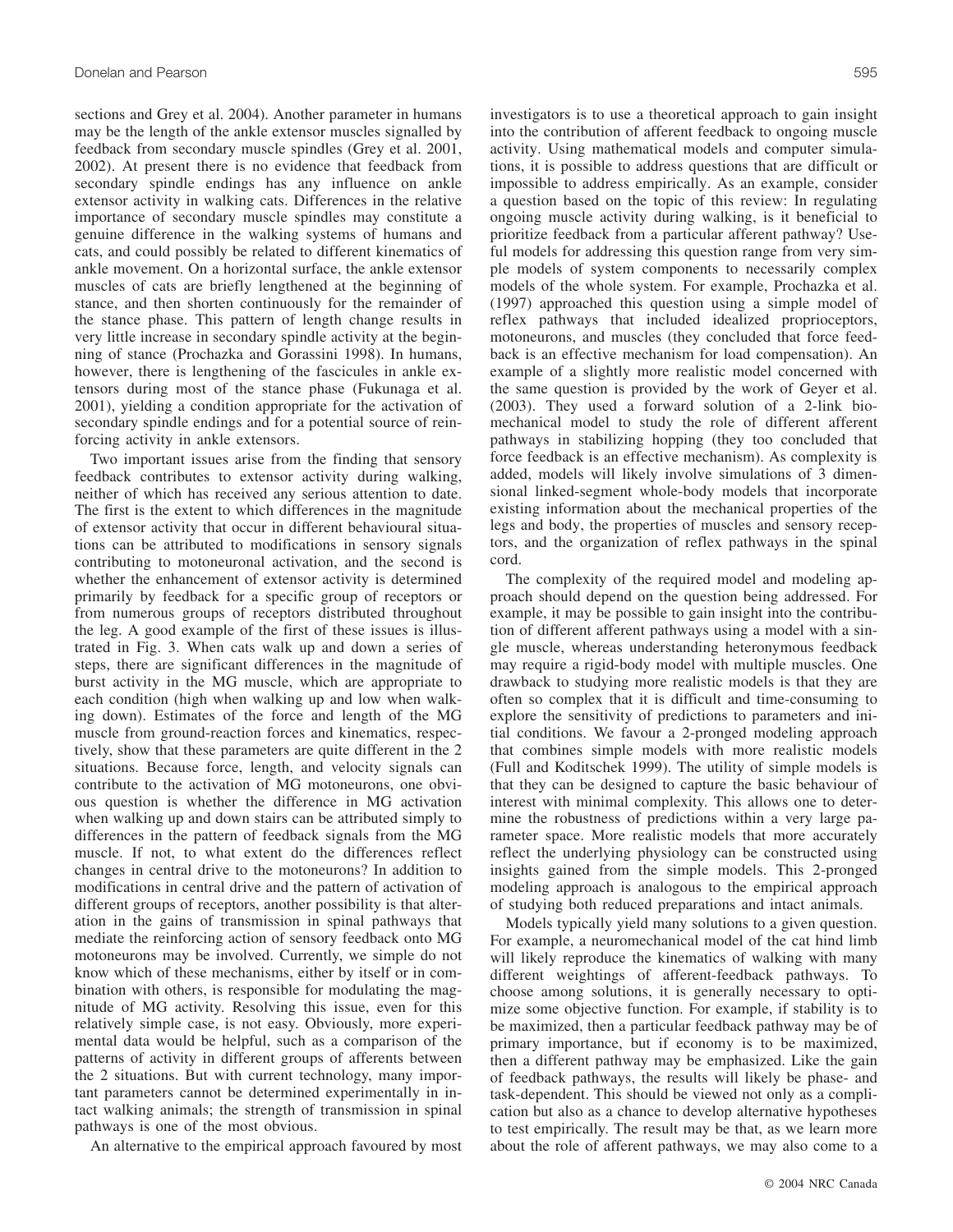**Fig. 3.** Modulation of the magnitude of burst activity in the MG muscle when cats walk up and down a series of steps. The force (bottom graphs) and length (middle graphs) of the MG muscle in the two conditions were calculated from ground-reaction forces measured for one step, and from the kinematics of movements around the knee and ankle joints for the same step, respectively. The rectified/filtered EMG records (top traces) and the calculated force and length values are plotted for a single step, as the animal walked up (left) and down (right) the steps. The length of the muscle-tendon unit was measured relative to the length when the ankle and knee were at 90 degrees. Muscle lengthening and shortening is positive and negative, respectively. The two vertical dotted lines in each set of records indicate the beginning and end of the stance phase. The EMG record for walking down the steps has been superimposed on the EMG record for walking up the steps in the left set of records. Note the larger magnitude on the EMG when the animal walks up the steps, and the absence of any obvious relationship between muscle length and EMG magnitude.



© 2004 NRC Canada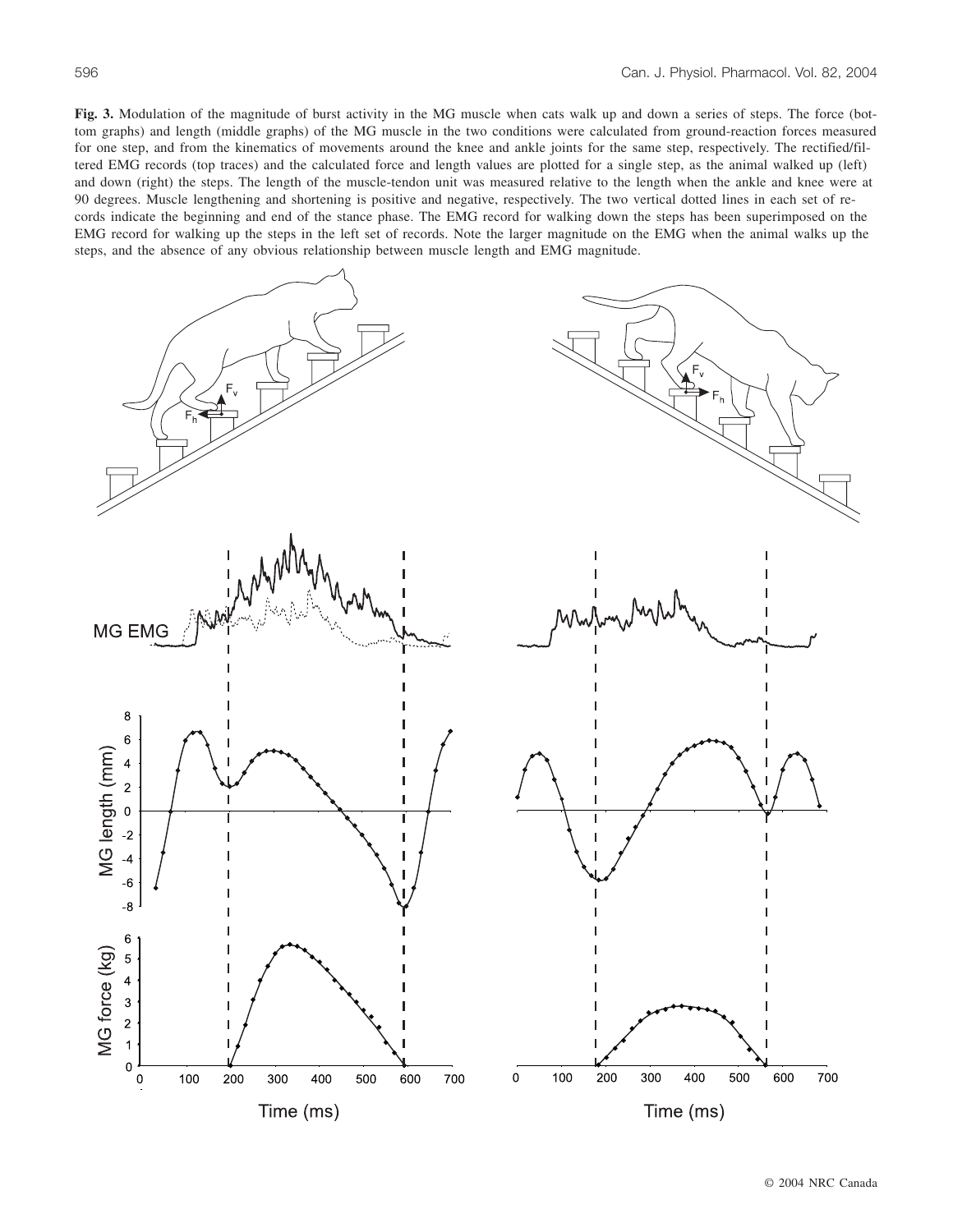greater understanding of the variables that are optimized under different walking conditions.

We believe that the most promising approach for gaining insight into the mechanisms underlying the modulation of motoneuronal activity in different behavioural situations is to combine empirical experiments with a more theoretical approach. Empiricism is paramount because it grounds our knowledge in biological reality. The strength of modeling lies in its deductive and inductive power. The union of these 2 approaches helps form and test quantitative hypotheses and then generalize the empirical results into a conceptual framework.

## **Acknowledgements**

We thank David McVea and Atsumichi Tachibana for their contributions to the experiments yielding the data in Fig. 2. Thanks also to David McVea for his comments on a draft of this paper. Supported by CIHR, NSERC and AHFMR.

### **References**

- Anderson, F.C., and Pandy, M.G. 2001. Dynamic optimization of human walking. J. Biomech. Eng. 123: 381–390.
- Angel, M.J., Guertin, P., Jimenez, I., and McCrea, D.A. 1996. Group I extensor afferents evoke disynaptic EPSPs in cat hindlimb extensor motorneurones during fictive locomotion. J. Physiol. (Lond.), **494**: 851–861.
- Bennett, D.J., De Serres, S.J., and Stein, R.B. 1996. Gain of the triceps surae stretch reflex in decerebrate and spinal cats during postural and locomotor activities. J. Physiol. (Lond.), **496**: 837– 850.
- Bouyer, L.J.D., and Rossignol, S. 2003. Contribution of cutaneous inputs from the hindpaw to the control of locomotion: 1. Intact cats. J. Neurophysiol. **90**: 3625–3639.
- Capaday, C., and Stein, R.B. 1986. Amplitude modulation of the soleus H-reflex in the human during walking and standing. J. Neurosci. **6**: 1308–1313.
- Carlson-Kuhta, P., Trank, T.V., and Smith, J.L. 1998. Forms of forward quadrupedal locomotion. II. A comparison of posture, hindlimb kinematics, and motor patterns for upslope and level walking. J. Neurophysiol. **79**: 1687–1701.
- Conway, B.A., Hultborn, H., and Kiehn, O. 1987. Proprioceptive input resets central locomotor rhythm in the spinal cat. Exp. Brain Res. **68**: 643–656.
- De Serres, S.J., Bennett, D.J., and Stein, R.B. 2002. Stretch reflex gain in cat triceps surae muscles with compliant loads. J. Physiol. (Lond.), **545**: 1027–1040.
- Dietz, V., and Colombo, G. 1998. Influence of body load on the gait pattern in Parkinson's disease. Mov. Disord. **13**: 255–261.
- Dietz, V., Müller, R., and Colombo, G. 2002. Locomotor activity in spinal man: significance of afferent input from joint and load receptors. Brain, **125**: 2626–2634.
- Donelan, J.M., and Pearson, K.G. 2004. Contribution of force feedback to ankle extensor activity in decerebrate walking cats. J. Neurophysiol. In press.
- Duysens, J., and Pearson, K.G. 1980. Inhibition of flexor burst generation by loading ankle extensor muscles in walking cats. Brain Res. **187**: 321–332.
- Duysens, J., and Stein, R.B. 1978. Reflexes induced by nerve stimulation in walking cats with implanted cuff electrodes. Exp. Brain Res. **32**: 213–224.
- Duysens, J., Van Wezel, B.M.H., Prokop, T., and Berger, W. 1996. Medial gastrocnemius is more activated than lateral gastrocnemius in sural nerve induced reflexes during human walking. Brain Res. **727**: 230–232.
- Enriquez-Denton, M., Morita, H., Christensen, L.O.D., Petersen, N., Sinkjaer, T., and Nielsen, J.B. 2002. Interaction between peripheral afferent activity and presynaptic inhibition of Ia afferents in the cat. J. Neurophysiol, **88**: 1664–1674.
- Full, G.F., Powell, J.D., and Emami-Naeini, A. 2002. Feedback control in dynamic systems. Prentice Hall, New York.
- Full, T., Kubo, K., Kawakami, Y., Fukashiro, S., Kanehisa, H., and Maganaris, C.N. 2001. In vivo behaviour of human muscle tendon during walking. Proc. R. Soc. Lond. **7**: 229–233.
- Full, R.J., and Koditschek, D.E. 1999. Templates and anchors: neuromechanical hypotheses of legged locomotion on land. J. Exp. Biol. **202**: 3325–3332.
- Geyer, H., Seyfarth, A., and Blickhan, R. 2003. Positive force feedback in bouncing gaits. Proc. R. Soc. Lond. **270**: 2173–2183.
- Gorassini, M., Prochazka, A., Hiebert, G.W., and Gauthier, M.J.A. 1994. Corrective responses to loss of ground support during walking. I. Intact cats. J. Neurophysiol. **71**: 603–610.
- Gosgnach, S., Quevedo, J., Fedirchuk, B., and McCrea, D.A. 2000. Depression of group Ia monosynaptic EPSPs in cat hindlimb motoneurones during fictive locomotion. J. Physiol. (Lond.), **526**: 639–652.
- Gossard, J.P., Brownstone, R.M., Barajon, I., and Hultborn, H. 1994. Transmission in a locomotor-related group Ib pathway from hindlimb extensor muscles in the cat. Exp. Brain Res. **98**: 213–228.
- Graham Brown, T. 1911. The intrinsic factors in the act of progression in the mammal. Proc. R. Soc. Lond. **84**: 308–319.
- Grey, M.J., Ladouceur, M., Andersen, J.B., Nielsen, J.B., and Sinkjaer, T. 2001. Group II muscle afferents probably contribute to the medium latency soleus stretch reflex during walking in humans. J. Physiol. (Lond.), **534**: 925–933.
- Grey, M.J., Mazzaro, N., Nielsen, J.B., and Sinkjaer, T. 2004. Ankle extensor proprioceptors contribute to the enhancement of the soleus EMG during the stance phase of human walking. Can. J. Physiol. Pharmacol. **82**: 610-616.
- Grey, M.J., van Doornik, J., and Sinkjaer, T. 2002. Plantar flexor stretch reflex responses to whole body loading/unloading during human walking. Eur. J. Neurosci. **16**: 2001–2007.
- Grillner, S., and Rossignol, S. 1978. On the initiation of the swing phase of locomotion in chronic spinal cats. Brain Res. **146**: 269– 277.
- Grillner, S., and Zangger, P. 1979. On the central generation of locomotion in the low spinal cat. Exp. Brain Res. **34**: 241–261.
- Grillner, S., and Zangger, P. 1984. The effect of dorsal root transection of the efferent motor pattern in the cat's hindlimb during locomotion. Acta Physiol. Scand. **120**: 393–405.
- Guertin, P., Angel, M., Perreault, M.-C., and McCrea, D.A. 1995. Ankle extensor group I afferents excite extensors throughout the hindlimb during fictive locomotion in the cat. J. Physiol. (Lond.), **487**: 197–209.
- Harkema, S.J., Hurley, S.L., Patel, U.K., Requejo, P.S., Dobkin, B.H., and Edgerton, V.R. 1997. Human lumbosacral spinal cord interprets loading during stepping. J. Neurophysiol. **77**: 797– 811.
- Hiebert, G.W., Gorassini, M.A., Jiang, W., Prochazka, A., and Pearson, K.G. 1994. Corrective responses to loss of ground support during walking. II. Comparison of intact and chronic spinal cats. J. Neurophysiol. **71**: 611–622.